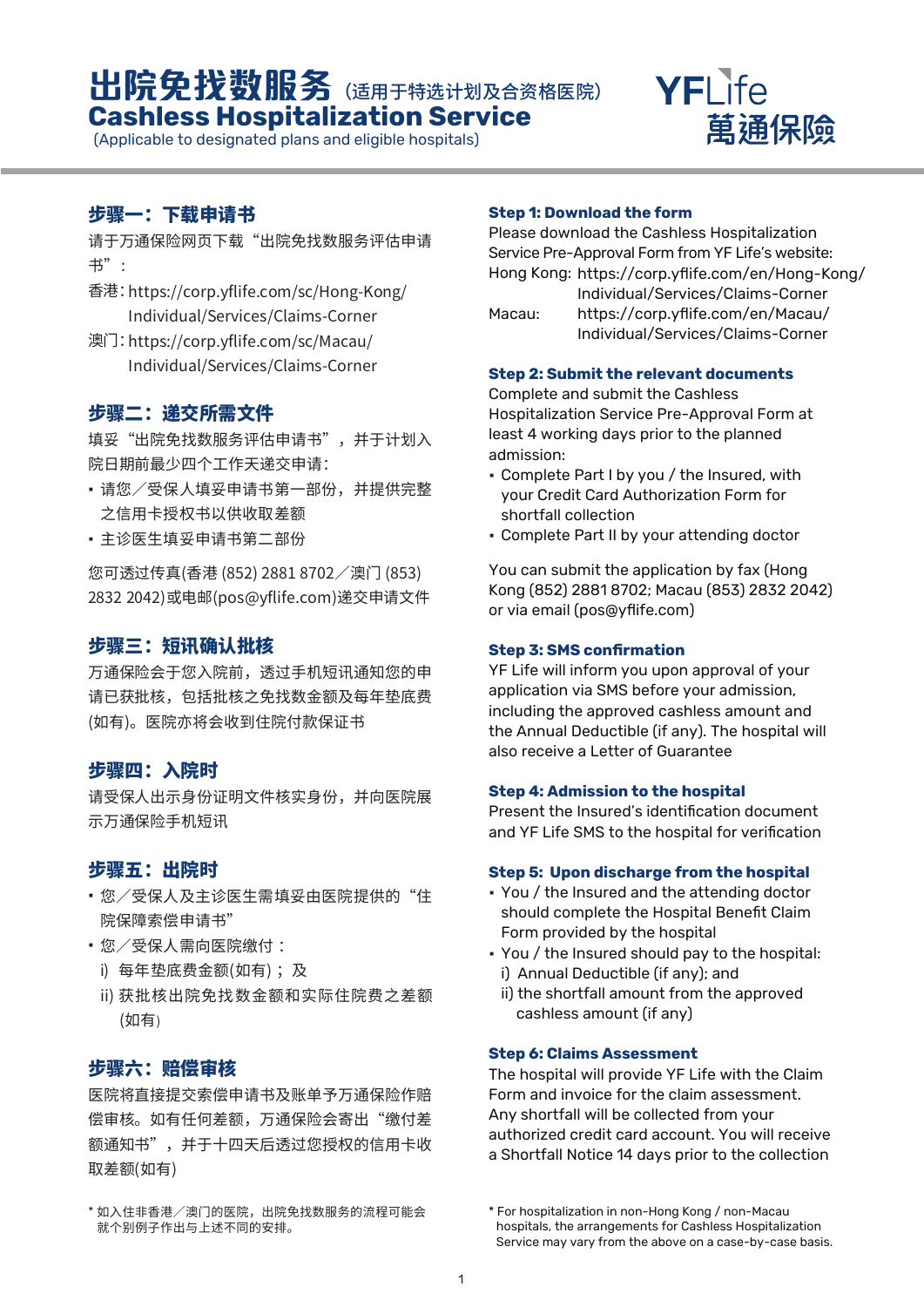# 合资格医院:

### **香港**

- 嘉诺撒医院
- 播迫医院
- 港怡医院
- 杳港浸信会医院
- 杳港港安医院(全湾)
- 杳港港安医院(司徒抜道)
- 乔和医院
- 明德国际医院
- 宝皿医院(明发)
- 全德肋撒医院
- 全保禄医院
- 仁安医院

# 澳门

▪ 镜湖医院

### 环球

- 请联络我们以了解合资格医院资料
- 1. 特选计划:VIP环球医疗保/VIP寰宇医疗保/优裕医疗保/ 丰裕医疗保。
- 2. 如有查询,请联络本公司客户服务主任(852) 2533 5555(香港)/ (853) 2832 2622(澳门)。
- 3. 本公司有绝对决定权批核或拒绝任何出院免找数服务之申请。 我们会于受保人出院后进行赔偿审核。出院免找数服务不适用 于保单持有人/受保人于本公司尚有任何未偿还的赔偿差额。
- 4. 出院免找数服务是一项行政服务并只适用于特选计划及入住 合资格医院,并不属于保单的保障内容,本公司有权随时终 止此项服务而不作另行通知。
- 5. 如申请非香港/澳门医院的出院免找数服务,请于计划入院 日期前最少五个工作天递交申请。

# Eligible Hospitals:

### **Hong Kong**

- Canossa Hospital (Caritas) ▪
- Evangel Hospital ▪
- Gleneagles Hong Kong Hospital ▪
- Hong Kong Baptist Hospital
- Hong Kong Adventist Hospital Tsuen Wan
- Hong Kong Adventist Hospital Stubbs Road ▪
- Hong Kong Sanatorium & Hospital
- Matilda International Hospital ▪
- Precious Blood Hospital (Caritas) ▪
- St. Teresa's Hospital ▪
- St. Paul's Hospital ▪
- Union Hospital ▪

### **Macau**

• Kiang Wu Hospital

#### **Worldwide**

- Please contact us for details of the eligible hospitals
- 1. Designated plans: VIP Worldwide MediCare / VIP Global MediCare / Prestige MediCare / Supreme MediCare.
- 2. For any queries, please contact our Customer Service Officer at (852) 2533 5555 (Hong Kong) / (853) 2832 2622 (Macau).
- 3. We have absolute right to approve or reject any Cashless Hospitalization Service. Claims assessment will be performed after the Insured's discharge of the hospital. This Service is not applicable to Policy Owners / Insureds with outstanding shortfall with us.
- 4. The Cashless Hospitalization Service is an administrative arrangement under designated plans and hospitalization in eligible hospitals. We reserve the right to terminate this service anytime without giving prior notice.
- 5. For Cashless Hospitalization Service in non-Hong Kong / non-Macau hospitals, please submit your application at least 5 working days prior to the planned admission.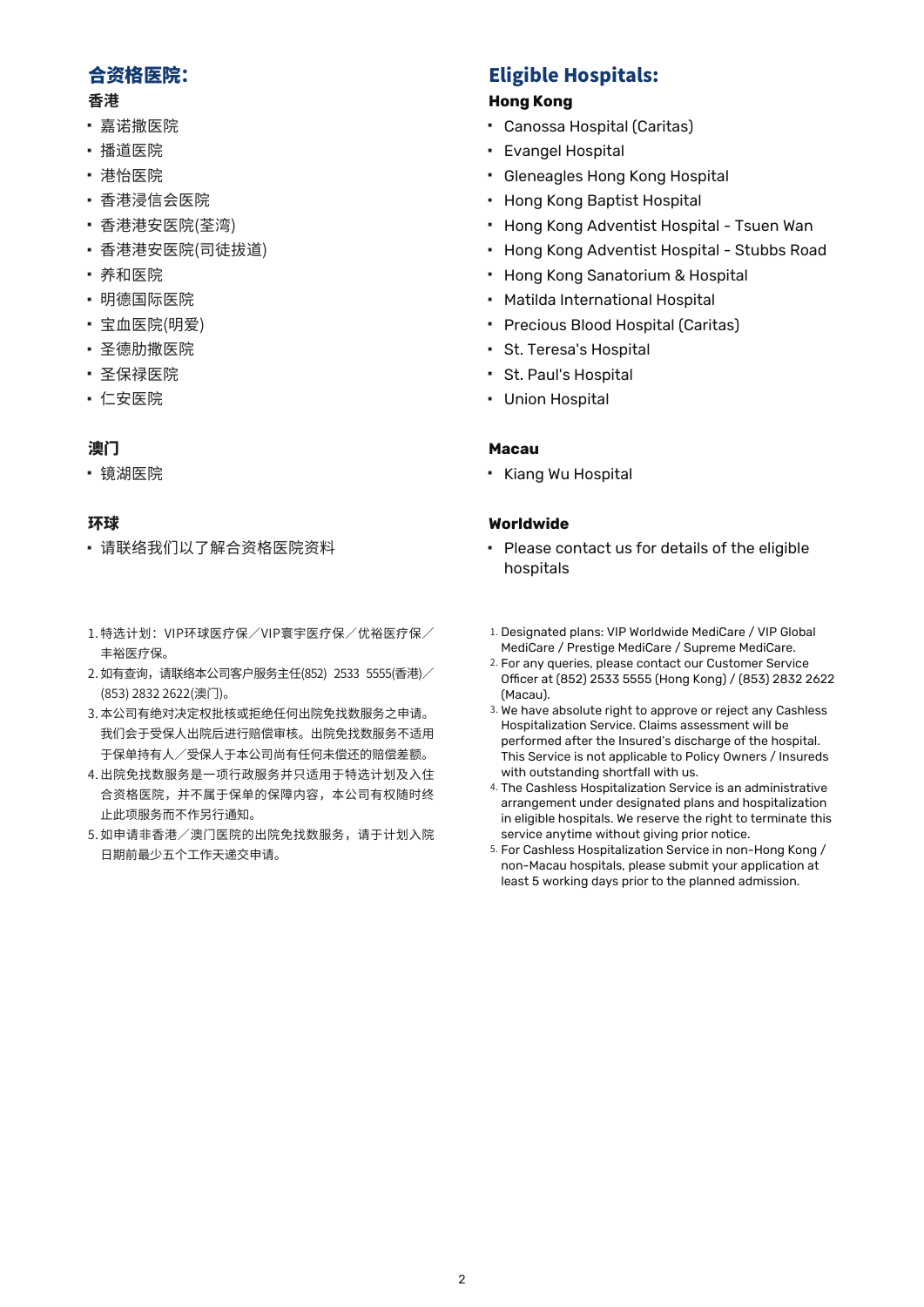### 常见问题:

# 我可以申请出院免找数服务吗? **1)**

所有特选计划的客户均可申请,惟是项服务不适 用于保单持有人/受保人于本公司尚有任何未偿 还的赔偿差额、申请项目为保单的不保事项或赔 偿金额已超出限额等。万通保险("本公司")会 就申请作出评估,并有绝对决定权批核或拒绝任 何出院免找数服务之申请。

### 如我的出院免找数服务不获批核,出院后我可怎 **2)** 样申请索偿?

出院后,您可向本公司递交索偿申请表、正本收 据及其他所需文件以作赔偿审核,本公司将尽快 审核并赔偿合资格之医疗费用。

# 我的出院免找数服务获批核后,万通保险会否从 **3)**我已授权之信用卡收取费用?

本公司将于授权之信用卡保留5,000港元的信用 额作保证金,请预留足够信用额。请留意,如入 住非香港/澳门的医院,我们可能会在批核出院 免找数服务后,预先于授权之信用卡扣除每年垫 底费(如有)。

此外,经过赔偿审核后,如有任何差额,我们会 寄出"缴付差额通知书",并于十四天后透过您 授权的信用卡收取差额。

### FAQ:

#### **May I apply for the Cashless Hospitalization 1) Service?**

All customers of designated plans may apply for the Cashless Hospitalization Service. This Service is not applicable to Policy Owners / Insureds with outstanding shortfall with us / the claimed loss is an excluded item of the policy or the payment amount exceeds the benefit limit, etc. YF Life ("The Company") has the absolute right to approve or reject any application of Cashless Hospitalization Service, subject to our assessment.

#### **If the Cashless Hospitalization Service is 2) not approved, how can I apply for reimbursement of the hospital charges upon discharge from the hospital?**  You can submit the claim form, the original hospital receipts and bills, and all necessary documents to The Company for assessment upon discharge from the hospital. The Company will assess your case and will reimburse the eligible expenses to you as

soon as possible.

#### **Will my authorized credit card be debited 3) after the approval of the Service?**

The Company will withhold a credit limit of HK\$5,000 from the authorized credit card as guarantee. Please reserve sufficient credit limit. Please note that for hospitalization in non-Hong Kong / non-Macau hospitals, we may collect the Annual Deductible (if any) in advance from the authorized credit card immediately after the approval of the Service.

In addition, if there is any shortfall after the claim assessment, you will receive a Shortfall Notice 14 days prior to the shortfall collection and the shortfall amount would be debited from the authorized credit card.